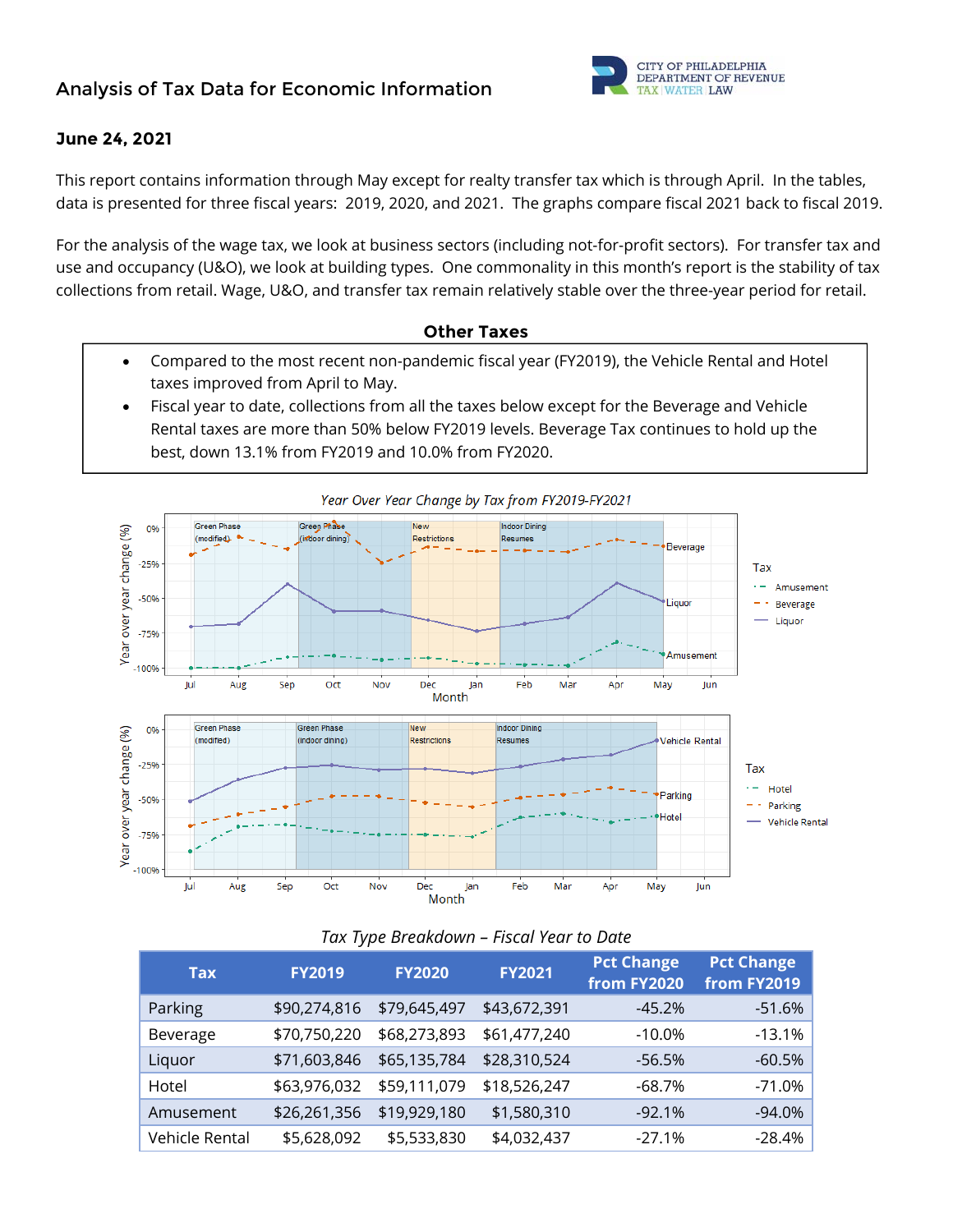# **Analysis of Tax Data for Economic Information**



### **Use and Occupancy Tax (U&O Tax)1**

- Compared to the most recent non-pandemic fiscal year (FY2019), total U&O collections declined from April (+4.9%) to May (+0.5%).
- Fiscal year to date, total U&O Tax collections are down 1.1% compared to FY2020 and 2.5% compared to FY2019.
- Fiscal year to date, office buildings and retail are both up slightly from FY2020 (although they are still down 2.3% and 2.2% respectively compared to FY2019). Collections from nonprofits are faring the worst compared to FY2019, but they improved from April to May.



### Percent Change from FY2019-FY2021 in U&O Revenue by Building Type

|  | Building Type Breakdown - Fiscal Year to Date - U&O Revenue |
|--|-------------------------------------------------------------|
|--|-------------------------------------------------------------|

| <b>Building Type</b> | <b>FY2019</b>    | <b>FY2020</b>    |     | <b>FY2021</b> | <b>Pct Change</b><br>from FY2020 | <b>Pct Change</b><br>from FY2019 |
|----------------------|------------------|------------------|-----|---------------|----------------------------------|----------------------------------|
| <b>Total U&amp;O</b> | \$166,896,611    | \$164,677,822    | \$. | 162,805,853   | $-1.1%$                          | $-2.5%$                          |
| Office Building      | \$<br>66,707,956 | \$<br>64,446,358 | \$  | 65,150,725    | 1.1%                             | $-2.3%$                          |
| Retail               | \$<br>31,178,900 | \$<br>30,399,201 | \$  | 30,495,811    | 0.3%                             | $-2.2%$                          |
| Other                | \$<br>22,416,629 | \$<br>22,652,127 | \$  | 22,038,938    | $-2.7%$                          | $-1.7%$                          |
| Industrial           | \$<br>20,483,233 | \$<br>22,115,498 | \$  | 22,822,580    | 3.2%                             | 11.4%                            |
| Parking Garage       | \$<br>6,264,688  | \$<br>6,682,528  | \$  | 5,759,599     | $-13.8%$                         | $-8.1%$                          |
| Misc. Commercial     | \$<br>5,556,550  | \$<br>5,891,154  | \$  | 5,815,851     | $-1.3%$                          | 4.7%                             |
| Amusement            | \$<br>4,101,905  | \$<br>4,630,625  | \$  | 4,182,219     | $-9.7%$                          | 2.0%                             |
| Nonprofit            | \$<br>6,583,167  | \$<br>4,724,155  | \$  | 4,108,015     | $-13.0%$                         | $-37.6%$                         |
| Restaurant/Bar       | \$<br>3,603,583  | \$<br>3,136,175  | \$  | 2,432,115     | $-22.4%$                         | $-32.5%$                         |

<sup>1</sup> July 2019 payments include annual filers who filed for the first six months of 2019 due to a change in Department of Revenue policy. There are no annual filers for July 2020. "Other" building types include large apartment, parking lot, condo, mixed usage, hotel, bank, utility, small apartment, garage, pier, and unclassified.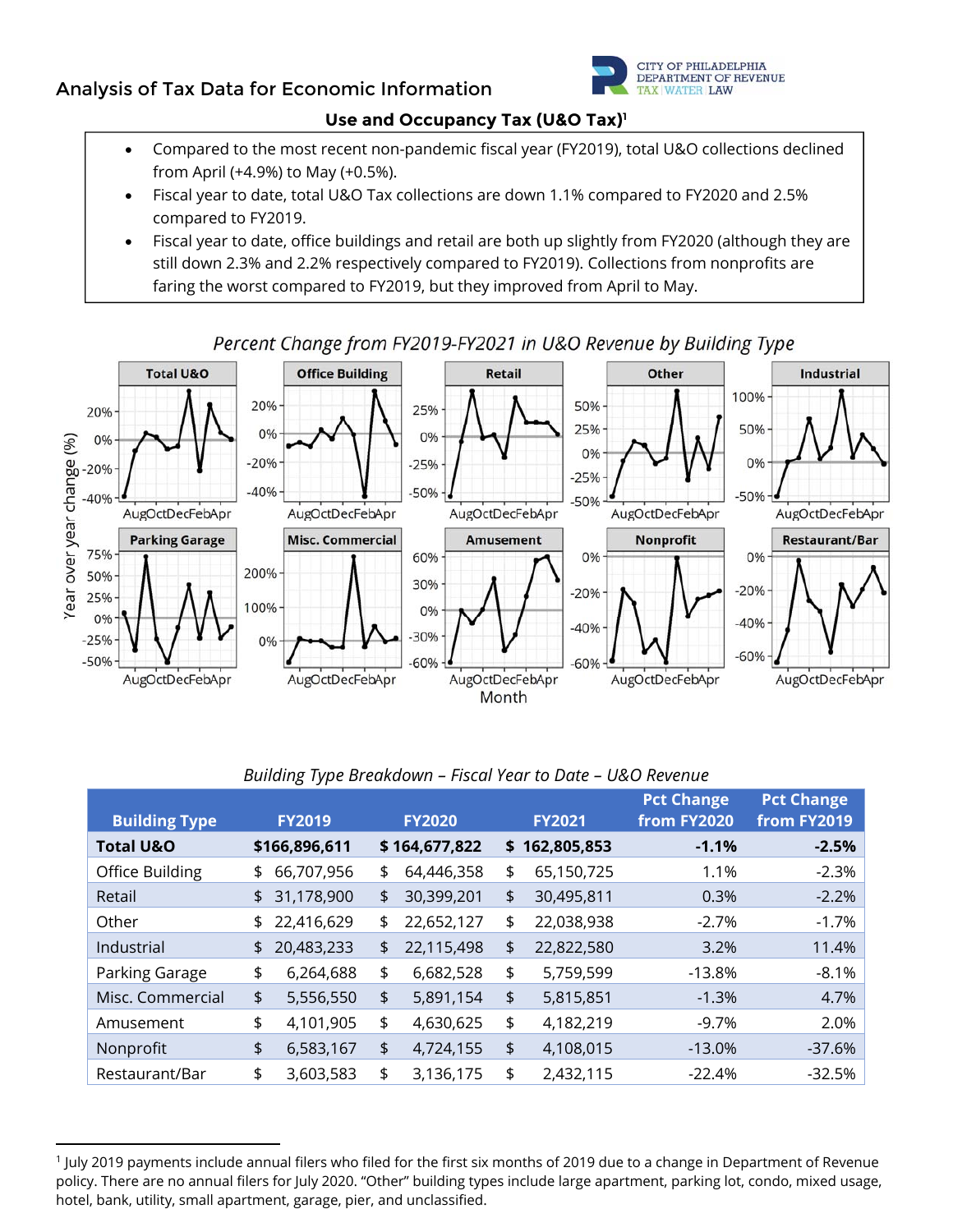## **Analysis of Tax Data for Economic Information**



### **Wage Tax2**

- Wage Tax collections have declined in May (-18.3%) from April (-8.7%), in comparison to the most recent non-pandemic fiscal year (FY2019). Fiscal year to date, Wage Tax collections are down compared to both FY2019 (-6.6%) and FY2020 (-10.5%)
- The top four industries (Health and Social Services, Government, Professional Services, and Education) are down 1.6% fiscal year to date compared to FY2019 and 6.4% compared to FY2020. However, both Health and Social Services and Government are up compared to FY2019, with Government also being up compared to FY2020. Retail Trade is also up fiscal year to date compared to both FY2019 and FY2020.
- Across all industries, collections remain down for May compared to FY2019, but Hospitality & Entertainment continue an upward trend since February.



### Top-level Industry Breakdown - Year over Year Change - FY2019-FY2021 - Wage Tax Revenue

| Top-level Industry Breakdown - Fiscal Year to Date - Wage Tax Revenue |  |  |
|-----------------------------------------------------------------------|--|--|

|                                       |                 |                 |                 | <b>Pct Change</b> | <b>Pct Change</b> |
|---------------------------------------|-----------------|-----------------|-----------------|-------------------|-------------------|
| <b>Industry</b>                       | <b>FY2019</b>   | <b>FY2020</b>   | <b>FY2021</b>   | from FY2019       | from FY2020       |
| <b>Health and Social Services</b>     | \$398,707,027   | \$421,212,558   | \$419,597,740   | 5.2%              | $-0.4%$           |
| Government                            | \$217,123,096   | \$222,444,456   | \$228,345,452   | 5.2%              | 2.7%              |
| Professional Services                 | \$223,674,935   | \$240,282,361   | \$203,232,357   | $-9.1%$           | $-15.4%$          |
| Education                             | \$174,605,023   | \$182,325,417   | \$146,625,778   | $-16.0%$          | $-19.6%$          |
| Finance & Insurance                   | \$151,064,659   | \$157,335,193   | \$123,022,523   | $-18.6%$          | $-21.8%$          |
| Manufacturing                         | \$109,409,698   | \$120,496,275   | \$101,145,199   | $-7.6%$           | $-16.1%$          |
| Retail Trade                          | \$92,033,692    | \$93,283,830    | \$96,108,068    | 4.4%              | 3.0%              |
| Hospitality & Entertainment           | \$101,909,688   | \$100,858,500   | \$67,596,806    | $-33.7%$          | $-33.0%$          |
| Construction                          | \$66,596,625    | \$65,544,415    | \$64,329,665    | $-3.4%$           | $-1.9%$           |
| Publishing & Telecommunications       | \$64,614,519    | \$65,678,475    | \$59,136,120    | $-8.5%$           | $-10.0\%$         |
| <b>Transportation and Warehousing</b> | \$78,504,228    | \$84,810,574    | \$58,439,921    | $-25.6%$          | $-31.1%$          |
| <b>Other Sectors</b>                  | \$223,611,047   | \$229,759,801   | \$208,659,750   | $-6.7%$           | $-9.2%$           |
| <b>Total Wage Tax</b>                 | \$1,901,854,235 | \$1,984,031,854 | \$1,776,239,381 | $-6.6%$           | $-10.5%$          |

<sup>&</sup>lt;sup>2</sup> Some industries are excluded from the chart (88% of total Wage Tax is accounted for in the industry breakdown chart). July, October, and January data includes quarterly payments processed late.